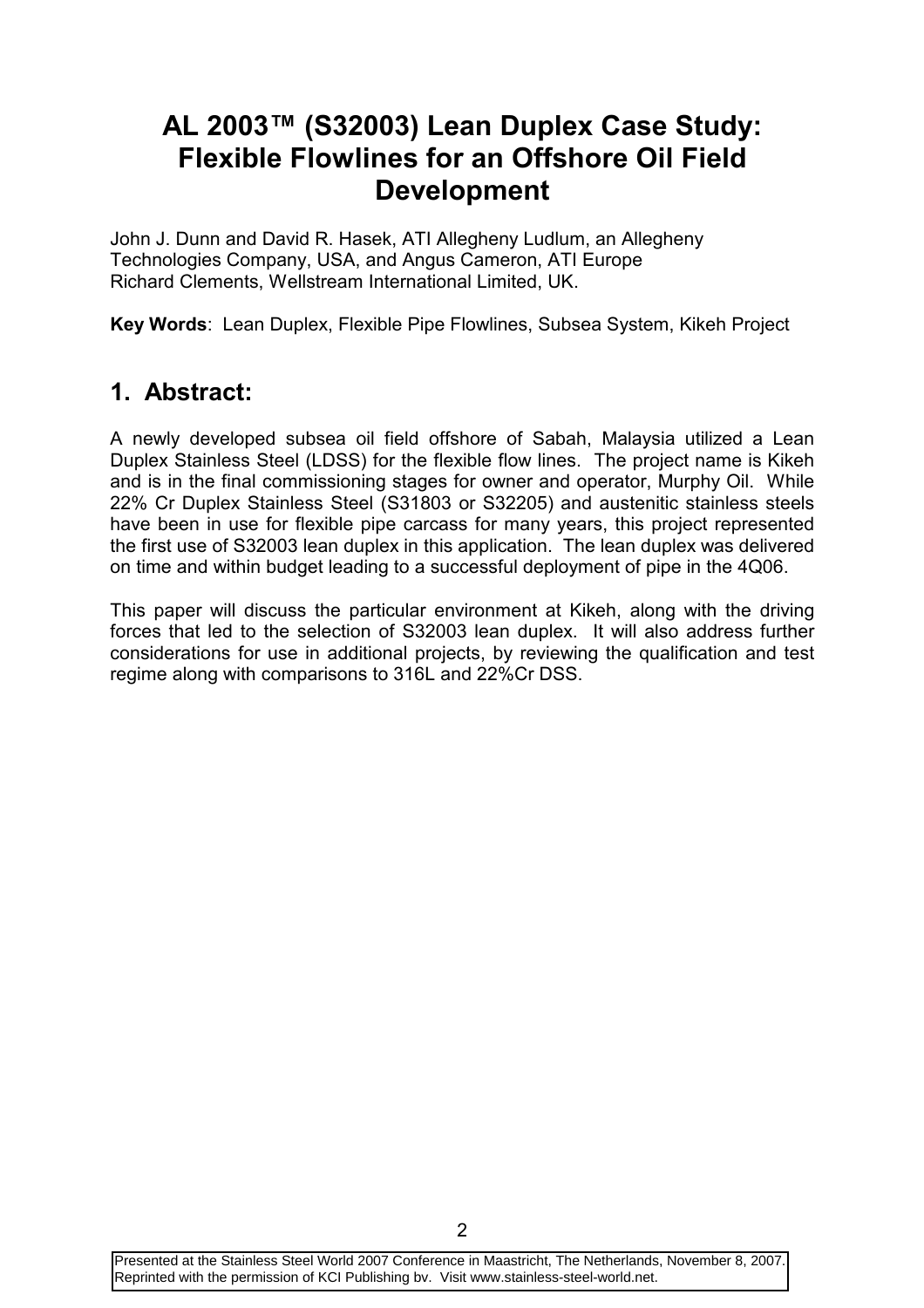# 2. Introduction:

Unbonded flexible pipe has been successfully used throughout the world to transport produced fluids from subsea oil & gas fields. From the deep waters offshore Brazil, to the hydrate forming low temperature conditions in West Africa, to the High Temperature/High Pressure (HT/HP) wells in the Gulf of Mexico and the North Sea, Far East Asia and Australia, flexible flowlines have adapted to every condition. Flexible pipe is extremely well suited for use in conjunction with Floating Production Storage Offloading (FPSO) vessels due to its ability to accommodate the dynamic nature of their positioning systems. FPSOs have emerged as one of the leading top side technologies and are being used for new fields such as Kikeh, offshore of Sabah, Malaysia (Figure 1).



Figure 1 – Kikeh subsea production system consisting of 16 "christmas trees", 5 manifolds, 21km of flowlines and umbilicals. Image courtesy of Aker Kvaerner.

For flexible pipe carcass, the corrosion performance of the stainless steel is critical to the performance of the pipe as a whole, and so it must be carefully characterized in order to allow accurate and confident material selection decisions to be made during pipe design. Recent and future applications of floating production systems are increasingly in more severe environments with design temperatures up to 145°C (293°F), design pressures from 345 to 690 bar (5,000 to 10,000psi), sour production fluids, water depths exceeding 2,000M (6,561ft.), and severe wave and current  $conditions<sup>1,2</sup>$ . Flexible pipe typically employs polymer and carbon steel materials extruded and helically wound around the inner stainless steel carcass, to give axial, hoop and tensile stress reinforcement (Figure 2).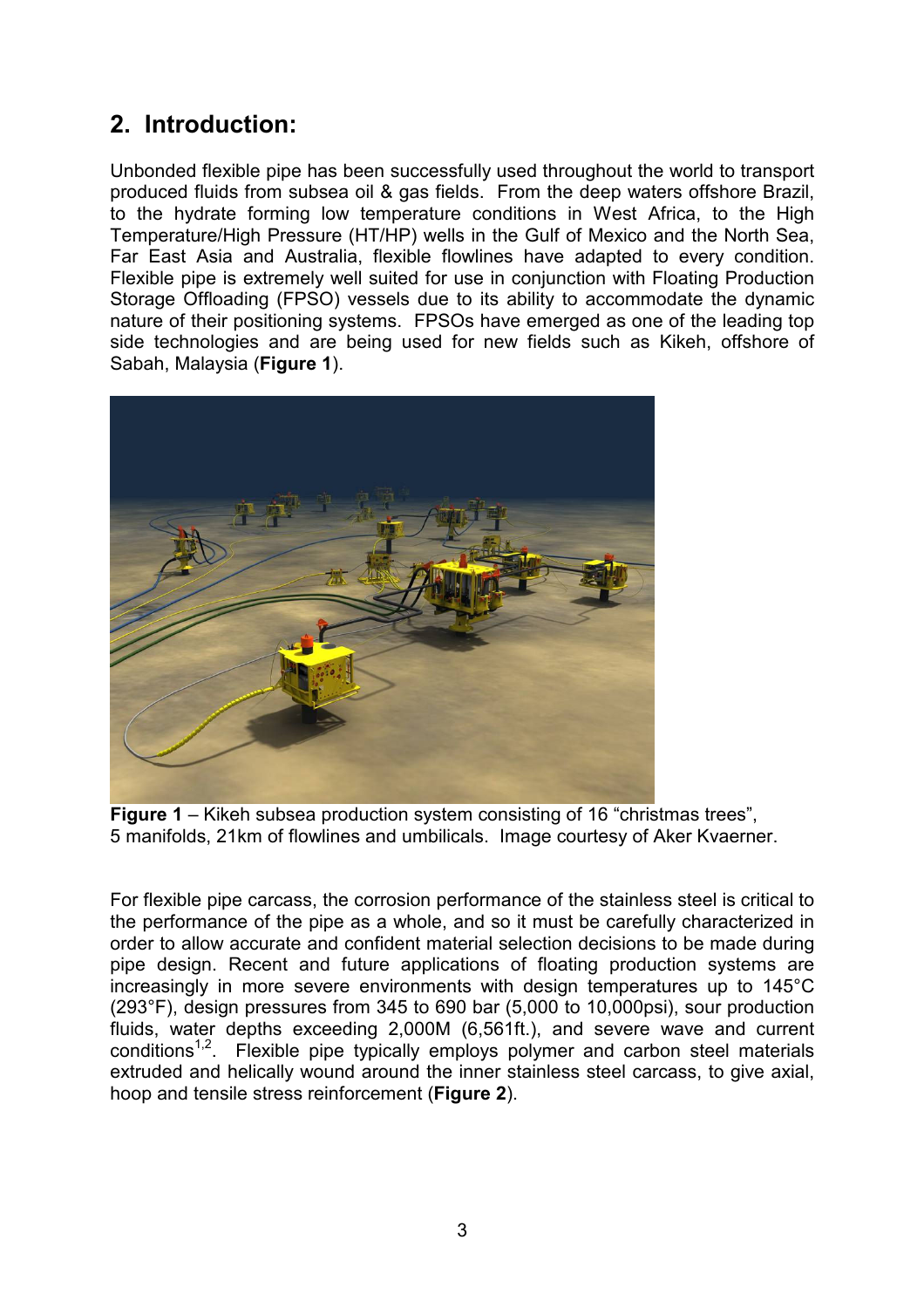

1) Stainless steel carcass, 2) Polymer fluid barrier, 3) Carbon steel pressure armour, 4) Anti-wear / friction tapes, 5) Carbon steel tensile armours, 6) Polymer external sheath

Figure 2 – Flexible pipe cross-section showing inner carcass layer. Image courtesy of Wellstream International Ltd.

As flexible pipes are used in deeper water, the tension loads induced by the hanging weight of the pipe increase causing higher stress levels in the pipe structure and higher deck and installation loads. As pipe stress levels increase, larger cross sectional areas of the steel members are required, further increasing the weight.

To reduce overall pipe weight, duplex stainless steels have been employed for carcass material, due to their inherent high strength as compared to conventional 300 series stainless steels (Table 1).

| <b>GROUP</b> | <b>Alloy</b> | <b>Rp0.2</b> | Rm  | Cr   | Ni  | Mo  |     | <b>PREN</b> |
|--------------|--------------|--------------|-----|------|-----|-----|-----|-------------|
|              |              | MPa          | MPa |      |     |     |     |             |
| Austenitic   | 316L         | 170          | 485 | 18.2 | 10  | 2.2 |     | 24          |
| <b>LDSS</b>  | S32003       | 450          | 620 | 21.5 | 3.5 | 1.8 | .16 | 30          |
| <b>DSS</b>   | 2205         | 450          | 655 | 22.5 | 5.5 | 3.3 | .16 | 36          |

Table 1 – Chemistry, mechanical properties and PREN comparisons.

PREN = %Cr + 3.3Mo + 16N

In particular, the Kikeh field at 1400m water depth was too deep to effectively use 316L carcass material. Lean Duplex Stainless Steel S32003 was of particular interest as a replacement candidate for type 316L, since it was a lower cost alternative to 22%Cr DSS.

Extensive qualification of S32003 in accordance with API 17J was undertaken by Wellstream in order to confidently and cost effectively design with the new alloy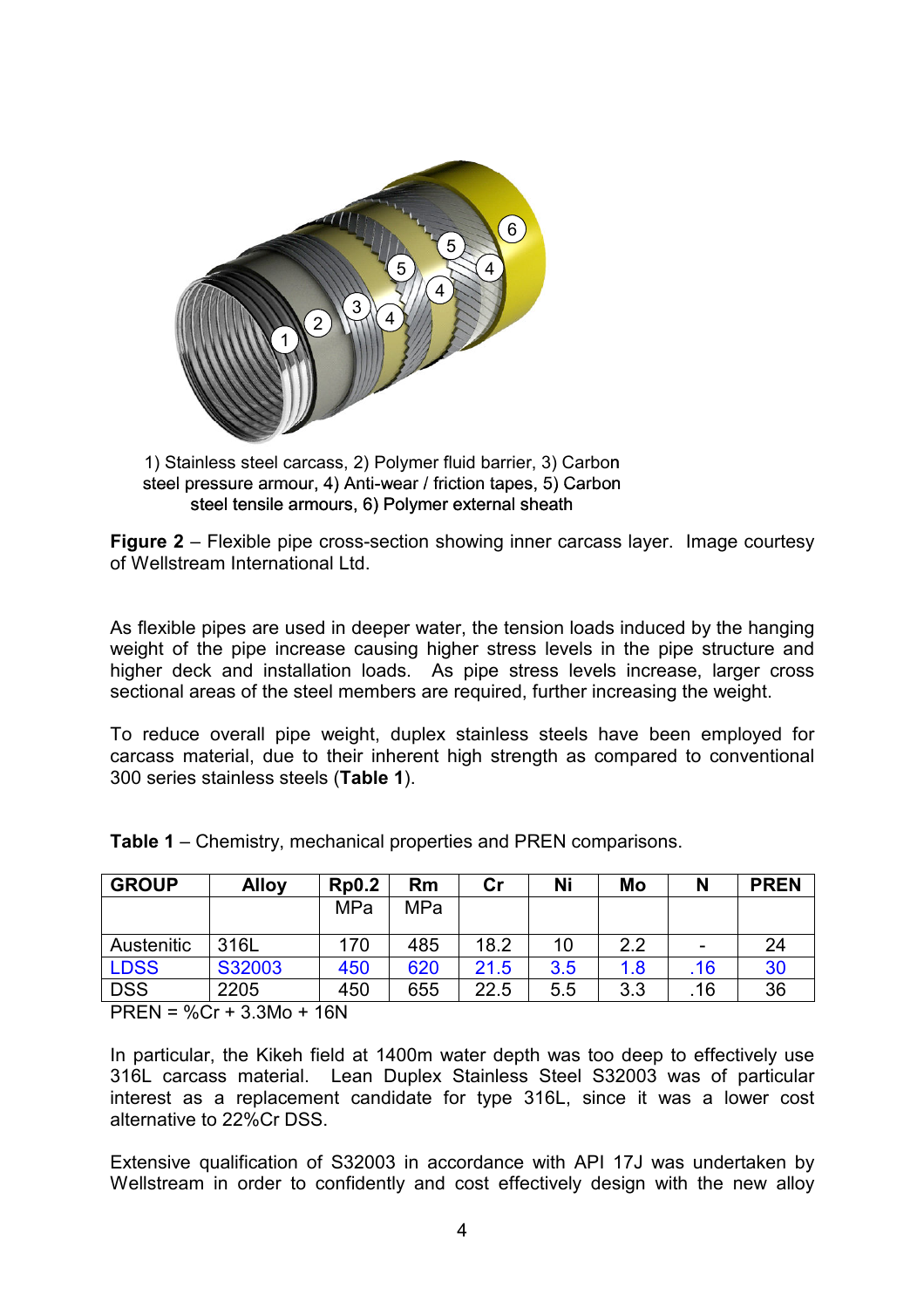instead of using 316L or 22%Cr DSS. $3$  That qualification program along with the Kikeh field conditions are now described in greater detail.

# 3. Kikeh Field Conditions

Kikeh is considered the first deepwater development of its kind in the Asia – Pacific region, utilizing a spar for drilling and production in conjunction with an FPSO $4$ . The field will be operated by Murphy Sabah Oil Company (80%) with Petronas Carigali (20%). Recoverable reserves are put at more than 400 million barrels of 39 $^{\circ}$  API oil.<sup>4</sup> The field was discovered in August 2003 and is targeted for production in the second half of 2007, at a rate of 120,000 bpd. Total project capital expenditure was estimated at \$1.4 billion.<sup>5</sup>

The subsea production system involves 16 "christmas trees", 5 manifolds, 21km of flowlines and umbilicals, and 9 risers plus 4 additional risers in the future. Of the 21km of flowlines, more than 15km utilized lean duplex S32003 for the carcass material. The flowlines consisted of oil production, gas export and seawater injection lines (Table 2). This necessitated delivery of 600t of S32003 LDSS strip in a relatively tight delivery window, in order to meet the production schedule for pipe delivery.

|                   | <b>Wet/Dry</b> | $CO2$ (Mol%) | Design Temp.<br>(°C) | <b>Operating Pressure</b><br>(bara) |
|-------------------|----------------|--------------|----------------------|-------------------------------------|
| <b>Production</b> | Wet            | 0.44         | 75                   | 235.4                               |
| <b>Gas Export</b> | Drv            | 0.71         | 50                   | 373.4                               |
| <b>Seawater</b>   | Wet            | 0.01         | 50                   | 220.7                               |
| <b>Injection</b>  |                |              |                      |                                     |

Table 2 – Kikeh field conditions, fluids being transported by pipe

## 4. Material and Manufacturing Considerations

Carcass material considerations include strength, corrosion resistance of the formed strip and welds, resistance to injection chemicals, erosion resistance, collapse resistance and experience. Allegheny Ludlum has a long track record in the production of flat-rolled 22%Cr DSS, including strip used for subsea flexible flowlines and risers by Wellstream in the 1990s and 2000s for various Petrobras fields located offshore Brazil and in other areas of the world including Australasia, West Africa and the Gulf of Mexico. As additional experience, Allegheny Ludlum also acquired Norsok M650 accreditation for production and supply of their flat products in 22%Cr DSS, S32003 LDSS, and 6Mo (N08367) alloys. Wellstream also completed testing in conformance with API 17J for S32003 LDSS.

Figure 2 illustrates the inner carcass layer encased by additional layers of carbon steel and polymer. To manufacture the carcass, flat strip is formed into an s-profile, which is then interlocked to form a flexible pipe as illustrated in Figure 3 and 4.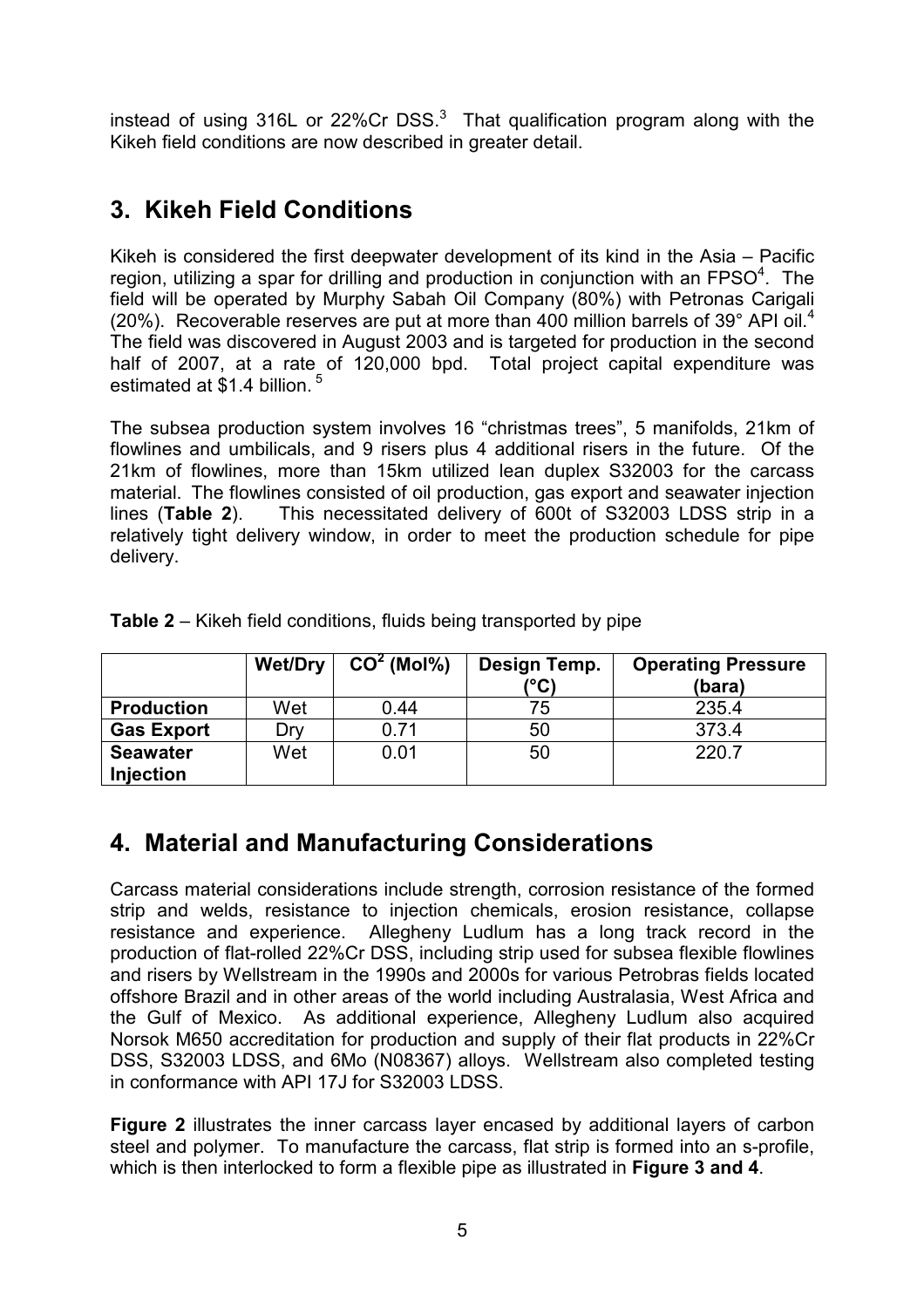

Figures 3 and 4 – Strip forming into pipe with cross profile of s-interlock.

The carcass tube is reeled before the remaining layers of carbon steel and plastic are constructed over the carcass. The finished pipe is packaged and shipped to the field for installation where it is unreeled on the vessel and then laid in position on the seabed.

For Kikeh, carcass material comparisons were performed as follows:

#### 4.1 Corrosion Resistance

Table 1 shows the alloy comparisons for austenitic 316L, S32003 LDSS, and 22%Cr DSS. The Kikeh field required a level of corrosion resistance at least equal to 316L in the as-welded condition (strip to strip welds are required in order to form long lengths of pipe). Based on the chemical composition, the Pitting Resistance Equivalence Number (PREN) predicts that S32003 LDSS has higher pitting resistance, calculated at 30, compared with 316L at 24. This was confirmed initially by Allegheny Ludlum on GMA welds produced with 2209 wire on plate samples, through ferric chloride testing in accordance with ASTM G48A, where the as-welded lean duplex had a Critical Pitting Temperature (CPT) in excess of 10°C, compared to 316L at 0°C.<sup>6,7</sup> Wellstream also tested formed S32003 strip and strip-weld samples using ASTM G48A and in accordance with ASTM G150 modified with  $CO<sub>2</sub>$  in an autoclave, and found little difference in CPT up to 100,000ppm chlorides as compared to 22%Cr (Figure 5) and a good performance by the strip welds. $8$  This information was necessary to demonstrate the compatibility of S32003 with production fluids and cool, treated seawater.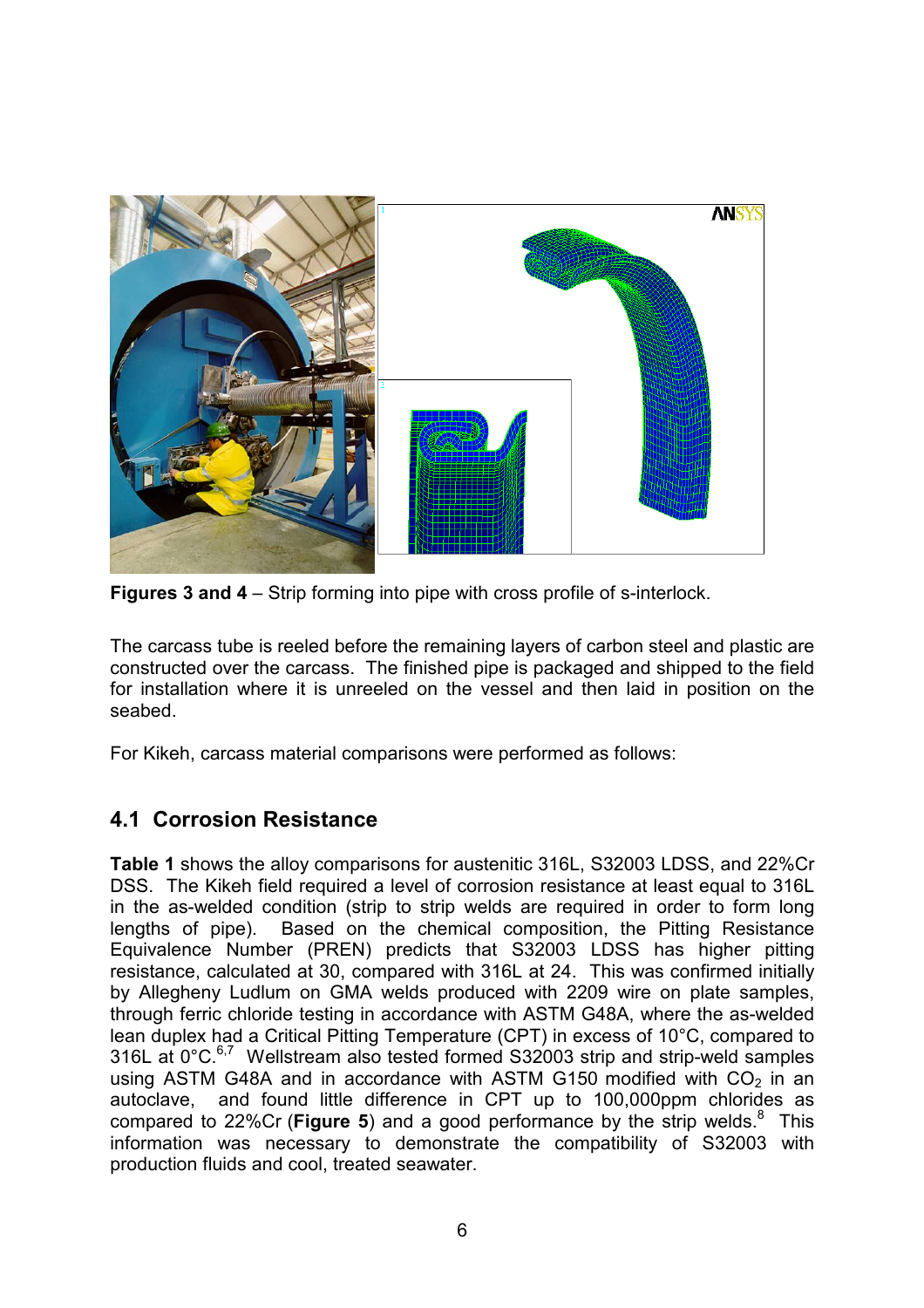

Figure 5 – Modified ASTM G150 Critical Pitting Temperature comparison.

Autoclave exposure testing was also conducted by Wellstream in order to confirm the CPT results and provide a longer term corrosion rate evaluation of the alloy in various corrosion environment combinations.

Corrosion resistance to chemicals and acids, being introduced through injection or as a result of the production fluids, is also a consideration. In Table 3, S32003 LDSS was compared to 316L, 317L with higher Mo (S31703), and 22%Cr DSS for a number of different acid conditions.  $9^{\circ}$  The lean duplex showed equivalent or improved performance over 316L and 317L in most instances.

| <b>Boiling Solution</b>   | <b>S32003</b> | 316L   | 317L   | 2205   |
|---------------------------|---------------|--------|--------|--------|
| 10% Oxalic Acid           |               | 48     | 45     | 8      |
| 10% Sulfuric Acid         | 259           | 636    | 298    | 206    |
| 45% Formic Acid           | 15            | 23     | 18     | 5      |
| 1% Hydrochloric Acid      | 50            | 59     | 58     |        |
| 20% Phosphoric Acid       | 0.3           | 0.6    | 0.7    | 0.8    |
| <b>ASTM A262 Method B</b> | 21            | 26     | 21     | 20     |
| <b>ASTM A262 Method C</b> | 31            | 22     | 48     | 21     |
| <b>ASTM A262 Method E</b> | <b>Passed</b> | Passed | Passed | Passed |

#### 4.2 Strength

Weld properties were also examined by Allegheny Ludlum for impact strength at low temperatures. In comparison to the acceptance criteria established by ASTM A923 and Norsok M-630, S32003 GMA welds in plate samples exceeded the requirement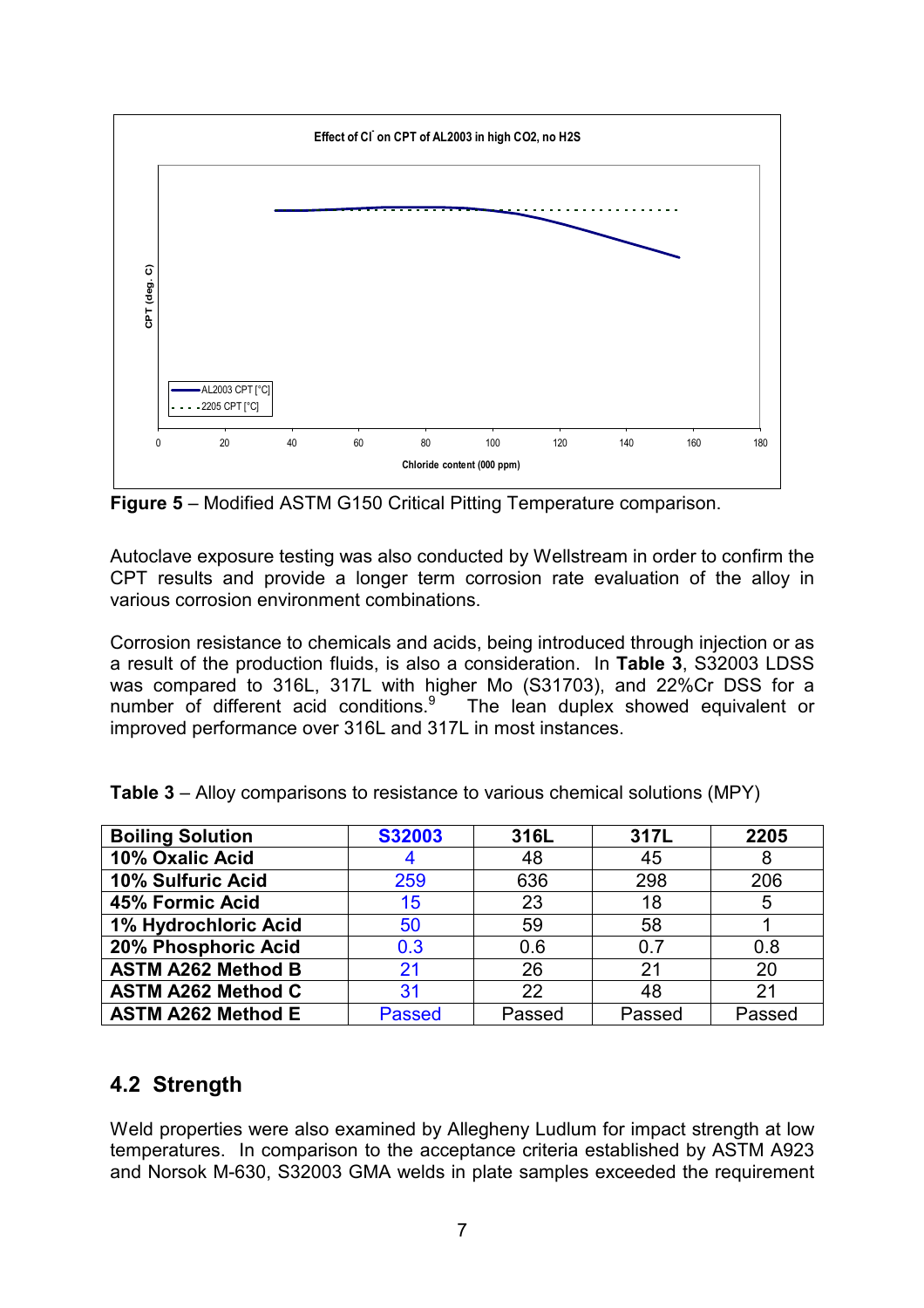as shown in Table 4.<sup>10,11,12</sup> These results are worst case values for testing of the weld zone (2209 filler), fusion line and HAZ.

|                      | $-51^{\circ}$ F (-46°C) | $-40^{\circ}$ F (-40 $^{\circ}$ C) | Room Temp.         |
|----------------------|-------------------------|------------------------------------|--------------------|
| <b>T 316 Base</b>    | N/A                     | 155 ft-lbs (210 J)                 | 140 ft-lbs (190 J) |
| <b>T 316 Weld</b>    | N/A                     | 75 ft-lbs (100 J)                  | 80 ft-lbs (110 J)  |
| <b>S32003 Base</b>   | 80 ft-lbs (110 J)       | 100 ft-lbs (135 J)                 | 180 ft-lbs (245 J) |
| <b>S32003 Weld</b>   | 50 ft-lbs (70 J)        | 60 ft-lbs (80 J)                   | 150 ft-lbs (200 J) |
| <b>NORSOK / ASTM</b> | 45 J avg.               | 40ft-lbs min                       |                    |
| <b>CRITERIA</b>      | 35 J individual         |                                    |                    |

|  |  | Table 4 – Impact properties of GMA welds - comparison of 316L to S32003 LDSS |
|--|--|------------------------------------------------------------------------------|
|--|--|------------------------------------------------------------------------------|

The ASME allowable design strength (Figure 6) also shows a distinct advantage for lean duplex and 22%Cr DSS versus  $316L^{13}$  This advantage could contribute to wall reductions for pressure vessels or pipe, and improvement in collapse resistance for deep water applications.



Figure 6 – ASME design strength comparisons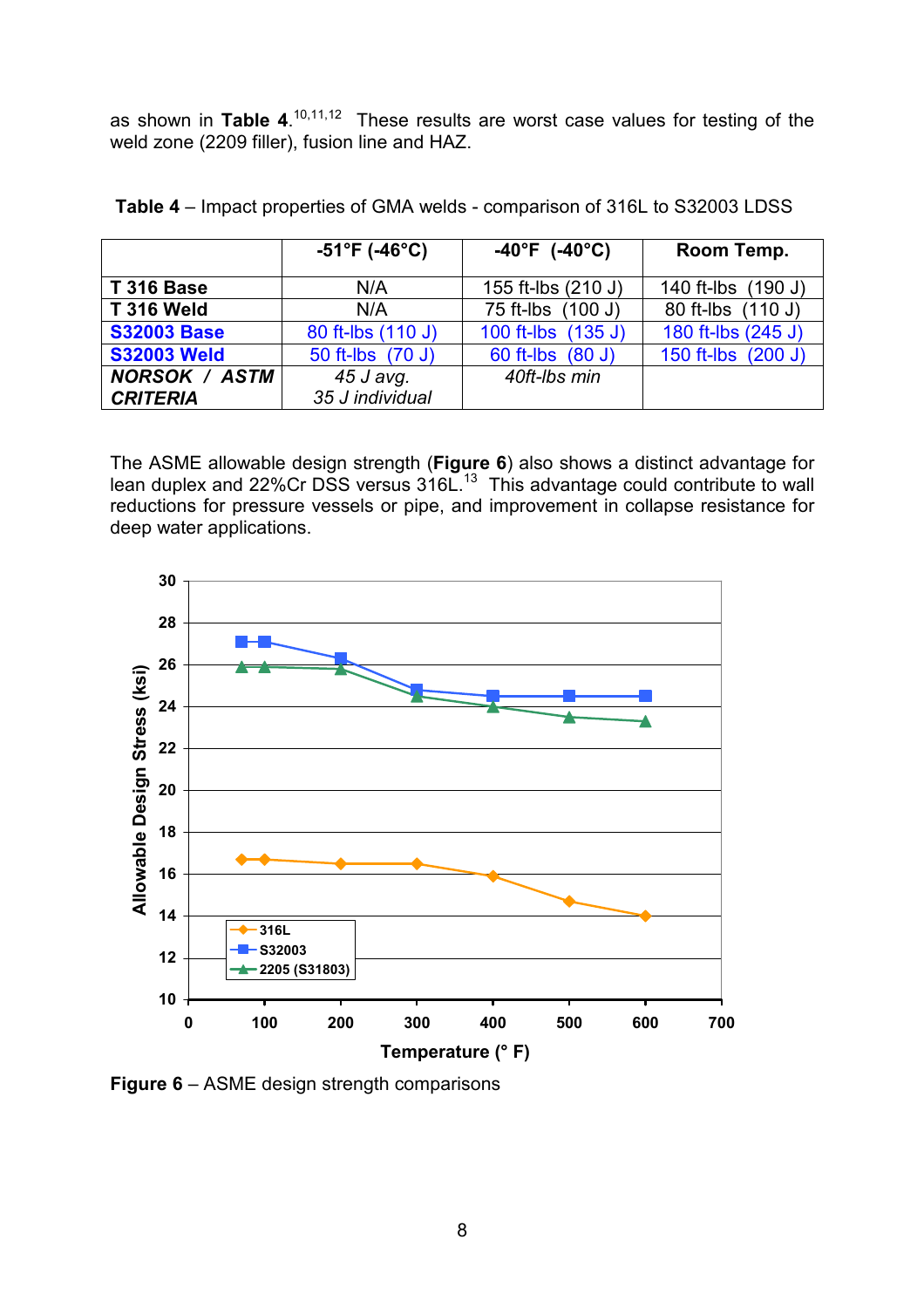### 4.3 Collapse Resistance

Collapse tests were performed on the unbonded flexible pipe prototype with various carcass materials. Representative installation crushing loads were simulated. At a depth of 1400m, the Kikeh field was too deep for 316L carcass consideration as illustrated in Figure 7. This figure shows predictions for straight collapse, and indicates that even pipes with duplex carcass are challenged at this water depth at larger pipe diameters. However, large diameter water injection lines have the benefit of internal water pressure to combat the external hydrostatic head of seawater, enabling the use of differential pressure. The predicted collapse results clearly show the benefit from the selection of S32003 versus 316L, splitting the difference between the predicted collapse resistance for a pipe with the austenitic grade and that with 22%Cr DSS carcass. The benefit is not as great as might have been predicted from the comparison of alloy strengths, due to the lower work hardening rate of duplex. However, it is still significant.



Figure 7 – Collapse resistance of unbonded flexible pipe with different carcass materials.

### 4.4 Erosion Resistance

Erosion and erosion-corrosion can be a concern for flowlines in fields where there is high sand production or high flow velocities. This can be compounded by the variety of elements being transported with the production fluids (oil, water, and corrosive gasses). Several carcass-only prototypes with 316L, S32003 and 22%Cr DSS were manufactured by Wellstream in order to compare their erosion corrosion resistance in simulated flow conditions. The tests were performed to satisfy API 17J (ISO 13628- 2). Testing was performed at DNV's Norwegian testing facilities using a medium pressure multiphase test rig with set up described by Figure 8. Samples taken from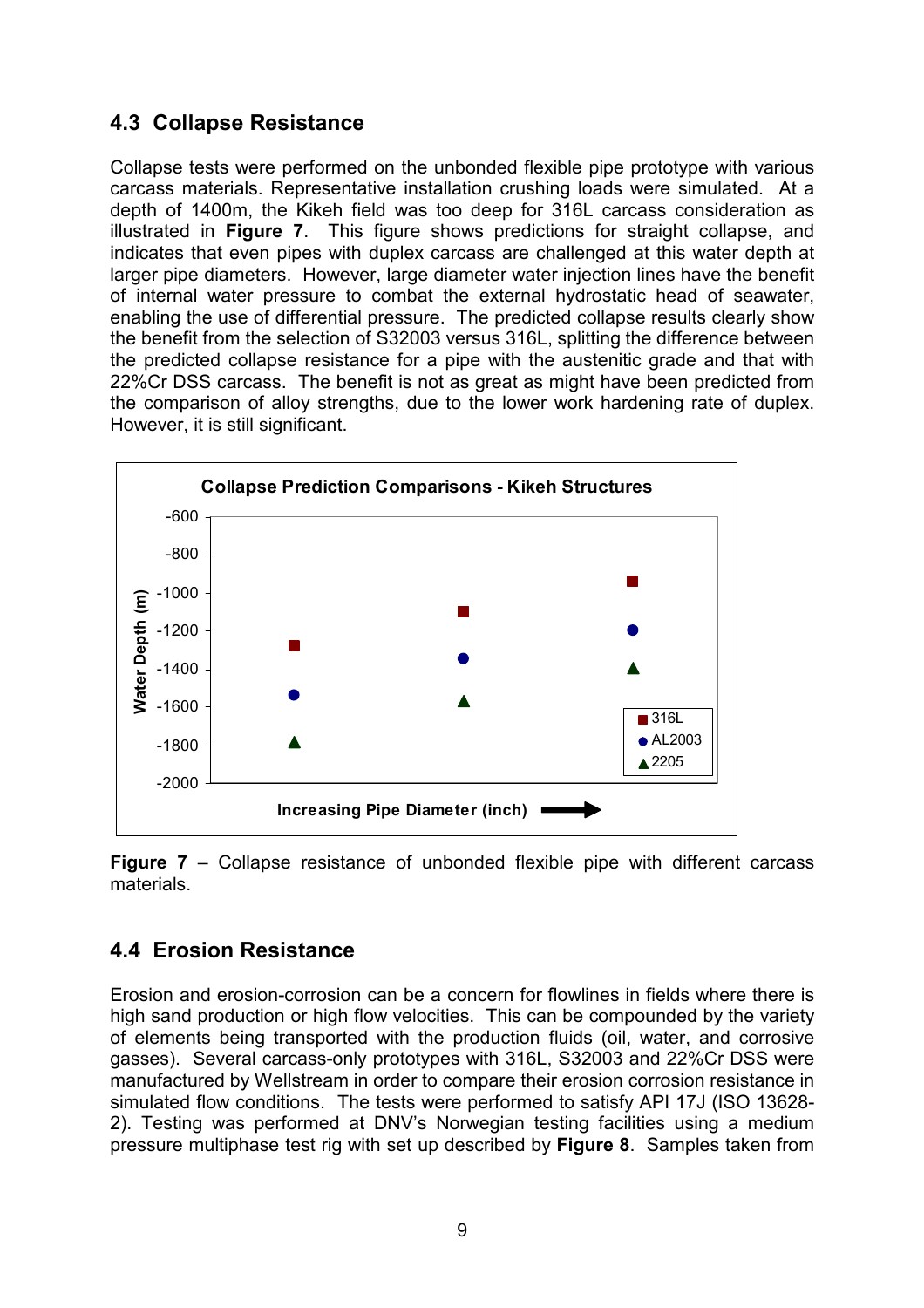a pipe bend at strategic locations as shown in the figure were assessed through weight loss measurements under various environment combinations.



**Figure 8** – Erosion corrosion test setup and sampling locations

 This rig was especially designed for erosion and erosion-corrosion testing. The S32003 test line consisted of a 2.0 inch bore flexible carcass-only pipe of total length 2.1 meters which included a 1 meter straight vertical section, followed by a 90° bend with radius of curvature of 1 meter and ending in a straight 0.3 meter horizontal section. The rig consisted of a gas compressor, water pump, sand feed system, test line, separator and a heater system. Plain erosion tests were performed with a nitrogen gas pressure of 4.5 bar and the erosion-corrosion tests were performed with a  $CO<sub>2</sub>$  gas at 3 bar in order to simulate the same gas density as for the plain erosion tests. The erosion-corrosion tests were conducted at temperatures in the range of 20 – 59°C. The sand was mixed with water before injecting into the gas flow at the gasliquid mixing point. The rig was a closed loop and the gas and water were recirculated while the sand was not recirculated. During the erosion-corrosion testing the test rig was deaerated to a level <1ppb in the water phase to simulate the oxygen-free atmosphere in a reservoir. Temperature, pressure and differential pressure transmitters were installed and connected to a computer for process control.

At high fluid velocities and high Gas/Liquid Ratios (GLR) (Figure 9), results showed similar performance between S32003 LDSS and 22%Cr DSS, versus 316L samples which had substantially higher erosion rates.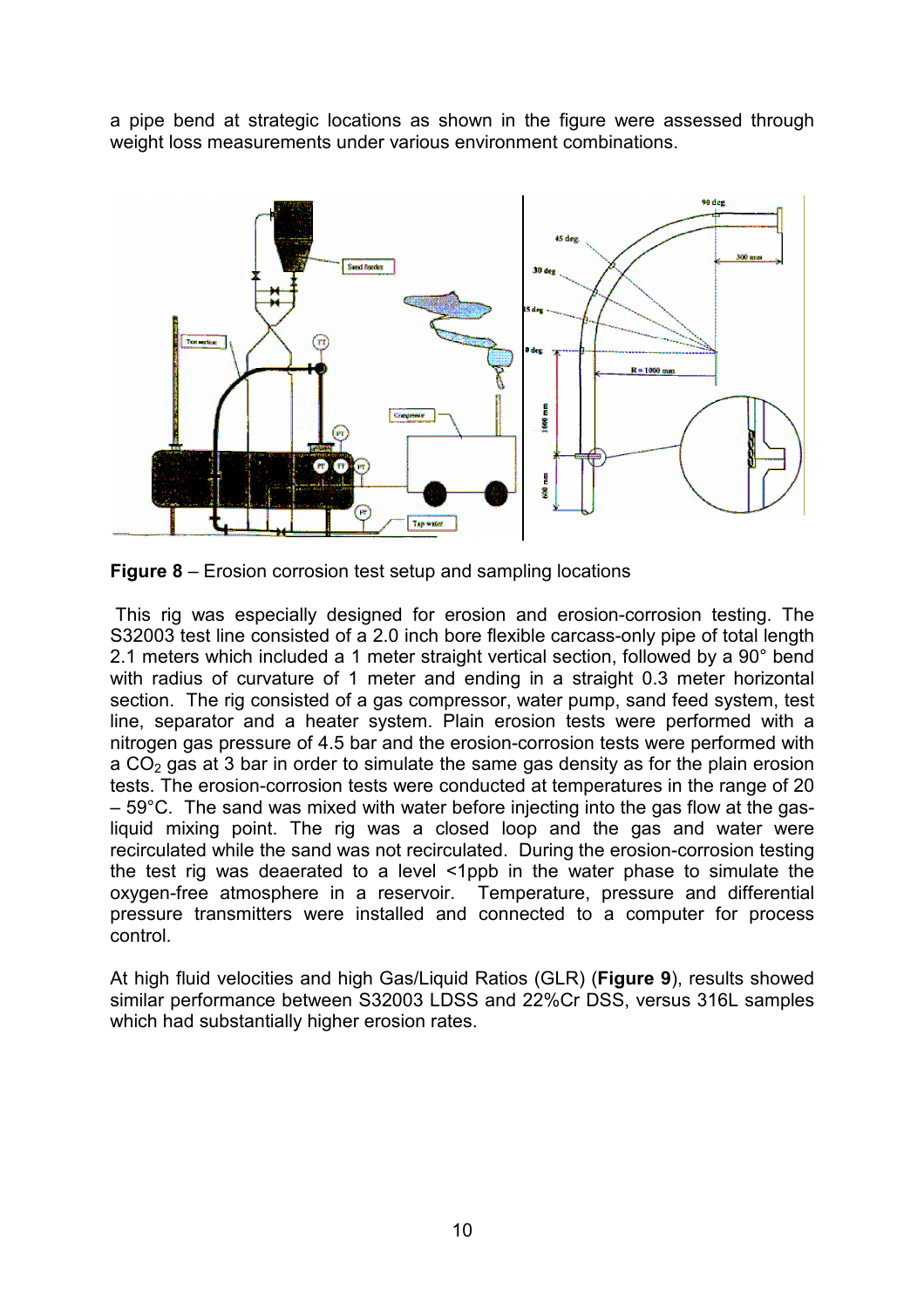

Figure 9 – Comparison of erosion rates for 316L, AL 2003™ alloy and 22%Cr DSS.

At lower gas velocities and/or reduced GLR or increased temperatures, little differences in erosion-corrosion rates were noted for the three grades (Figures 10a and 10b). These test results validated the erosion prediction model used by Wellstream.



Figure 10a –Erosion rates at low temperature and gas velocity, and high Gas to Liquid Ratio (GLR).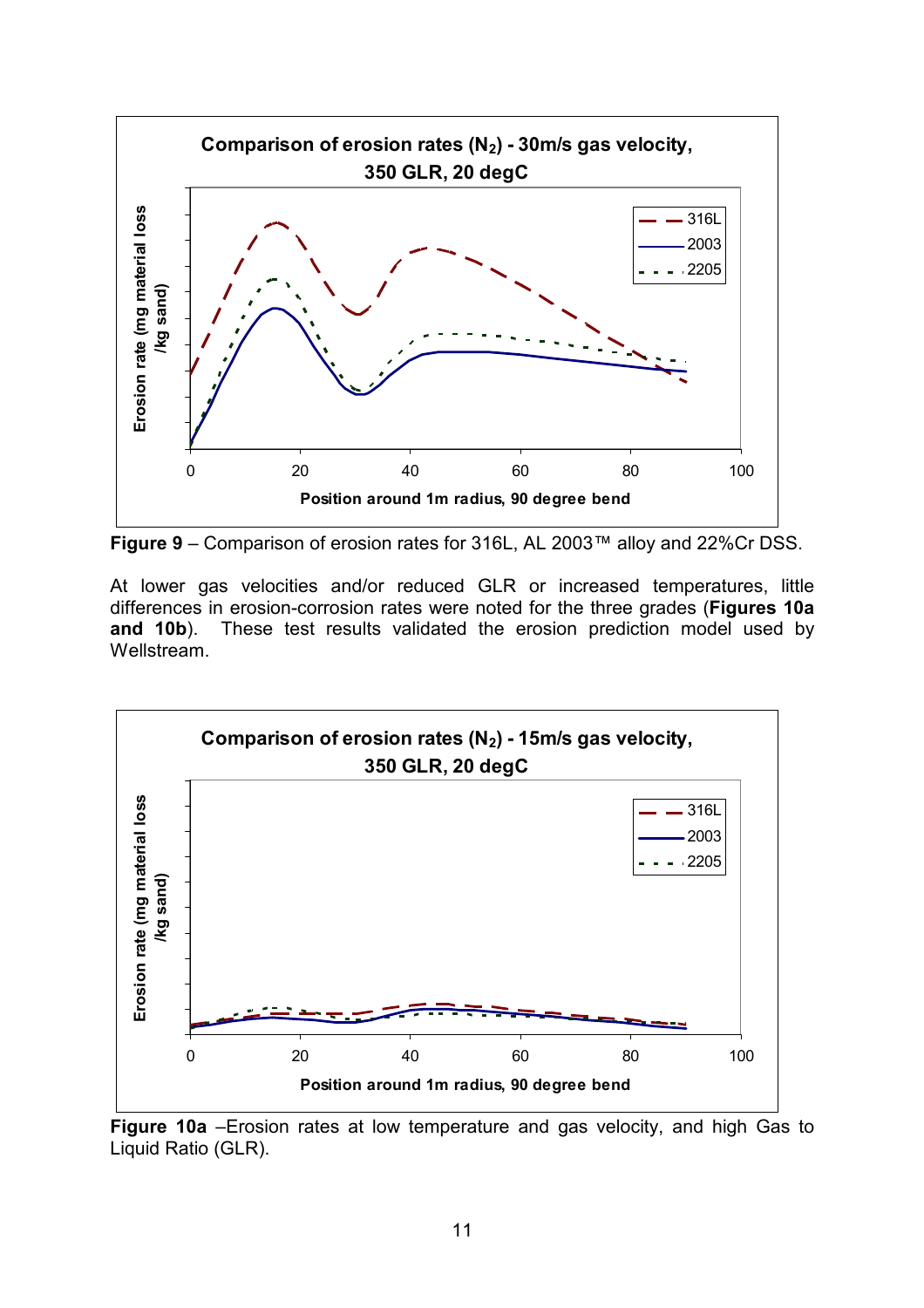

Figure 10b – Erosion-corrosion rates at low gas velocity, high temperature, and high Gas to Liquid Ratio (GLR).

#### 4.5 Fatigue Resistance

Even though fatigue resistance was not a consideration for material selection on the Kikeh flowlines due to static conditions, fatigue could be a concern for dynamic risers. Flexible pipe when bent possesses the inherent ability to allow movement of the unbonded elements that make up the pipe and the carcass, as the innermost layer in the pipe is subject to the least axial movement of any layer in the pipe. The design of the interlocked shape of the carcass is intended to allow sliding of adjacent interlocked wraps, so as to allow flexibility of the pipe and limit the stress in any section of the carcass. Since the stresses are kept low, there is no risk of fatigue failure of the carcass layer so long as its sliding lateral movement is maintained. This is one of the reasons that flexible pipes have excellent fatigue resistance and are ideally suited for use in conjunction with floating production vessels.<sup>14</sup>

## 5. Conclusions

- 1. New Lean Duplex Stainless Steel S32003 was successfully delivered on time and within budget for use in flexible flowlines for a major deepwater subsea oil and gas project.
- 2. S32003 carcass was selected due to its combination of corrosion resistance and strength.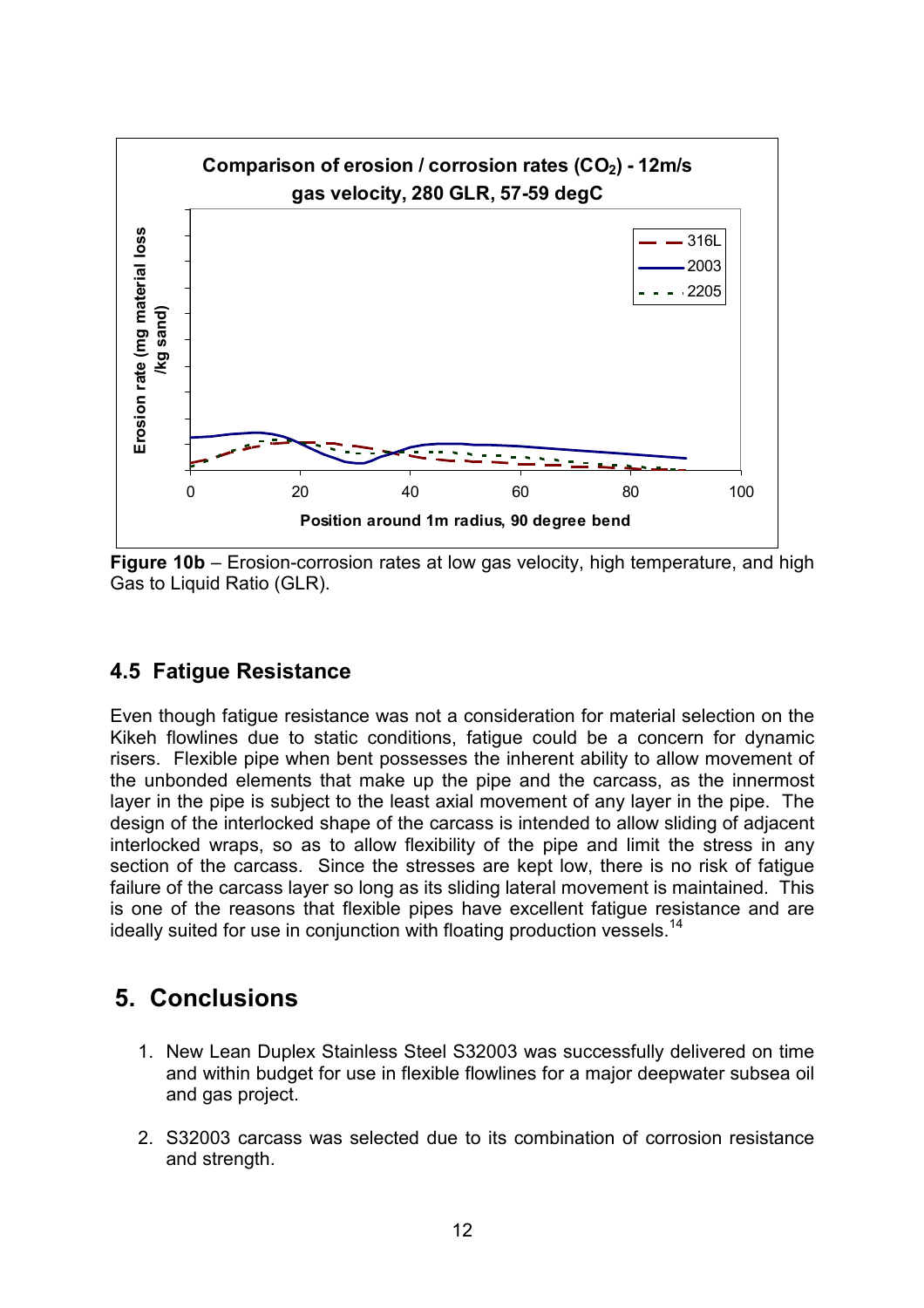- 3. More than 15km of unbonded flexible pipe with S32003 carcass has already been installed.
- 4. Cost savings were achieved for the project due to the much lower alloy content of S32003 LDSS as compared with 2205 (which would have otherwise been necessary at the 1400m water depth).
- 5. Weight savings with S32003 LDSS may have been possible in shallower water where the collapse resistance would not have disqualified 316L.
- 6. S32003 LDSS met or exceeded 316L in all qualification testing, and is considered an improved alternative to 316L carcass in unbonded flexible pipe.
- 7. S32003 LDSS can, in some field conditions, be considered an economic alternative for 2205 DSS unbonded flexible pipe.

## 6. Acknowledgements

The authors wish to thank all the personnel involved with this project at Wellstream International Limited and at Murphy Oil Corporation, who defined the field conditions, which have become a reference point for the use of S32003 LDSS carcass in unbonded flexible pipe.